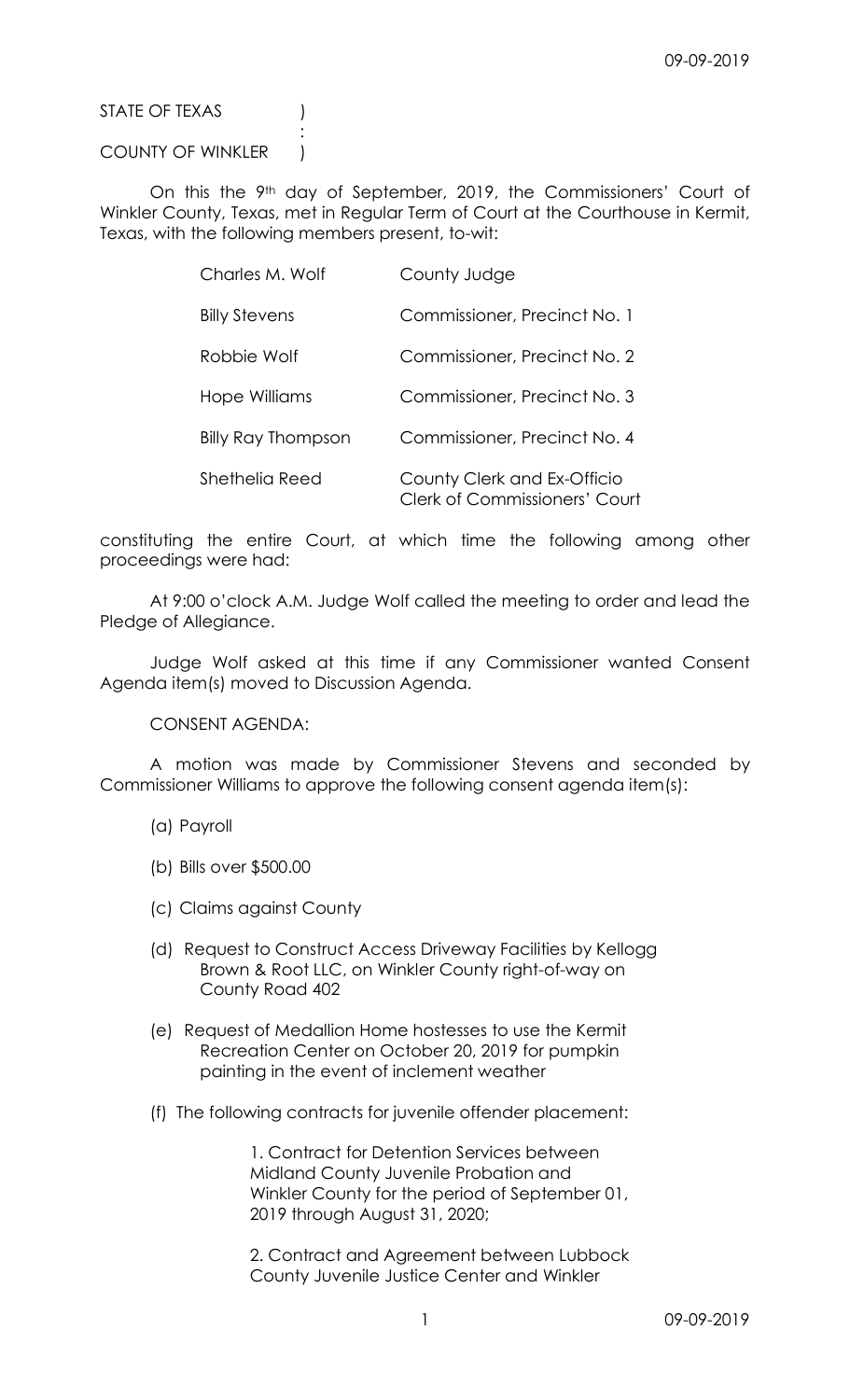County for the period of September 01, 2019 through August 31, 2020

- (g) Payment in the amount of \$40,161.97 for Winkler County 4th Quarter pro-rate share of the 2019 Appraisal District Budget
- (h) Receive report from County Extension Agent

which motion became an order of the Court upon the following vote:

Ayes: Commissioners Stevens, Wolf, Williams and Thompson Noes: None

 A motion was made by Commissioner Stevens and seconded by Commissioner Thompson to accept donation of gift card to Home Depot in the amount of \$3,000.00 from Shell Exploration and Production Company for the Winkler County Recreation Center; which motion became an order of the Court upon the following vote:

Ayes: Commissioners Stevens, Wolf, Williams and Thompson Noes: None

 At this time the Court heard presentation by Charlene McBride of the Census Bureau.

 After hearing recommendations of Winkler County Fire Marshall, Kermit Volunteer Fire Department and Wink Volunteer Fire Department, a motion was made by Commissioner Wolf and seconded by Commissioner Williams to approve extension of burn ban in unincorporated areas of Winkler County for ninety (90) days or less if drought conditions change; which motion became an order of the Court upon the following vote:

Ayes: Commissioners Stevens, Wolf, Williams and Thompson Noes: None

 A motion was made by Commissioner Stevens and seconded by Commissioner Williams to approve replacing Paula Holder, Deputy Treasurer, with Dixie Randolph effective October 01, 2019 for the remainder of 2019; which motion became an order of the Court upon the following vote:

Ayes: Commissioners Stevens, Wolf, Williams and Thompson Noes: None

 A motion was made by Commissioner Wolf and seconded by Commissioner Stevens to approve Interlocal Ambulance Service Agreement between Winkler County and the City of Kermit for the period of October 01, 2019 through September 30, 2020; which motion became an order of the Court upon the following vote:

Ayes: Commissioners Stevens, Wolf, Williams and Thompson Noes: None

 A motion was made by Commissioner Wolf and seconded by Commissioner Williams to approve Interlocal Ambulance Service Agreement between Winkler County and the City of Wink for the period of October 01, 2019 through September 30, 2020; which motion became an order of the Court upon the following vote: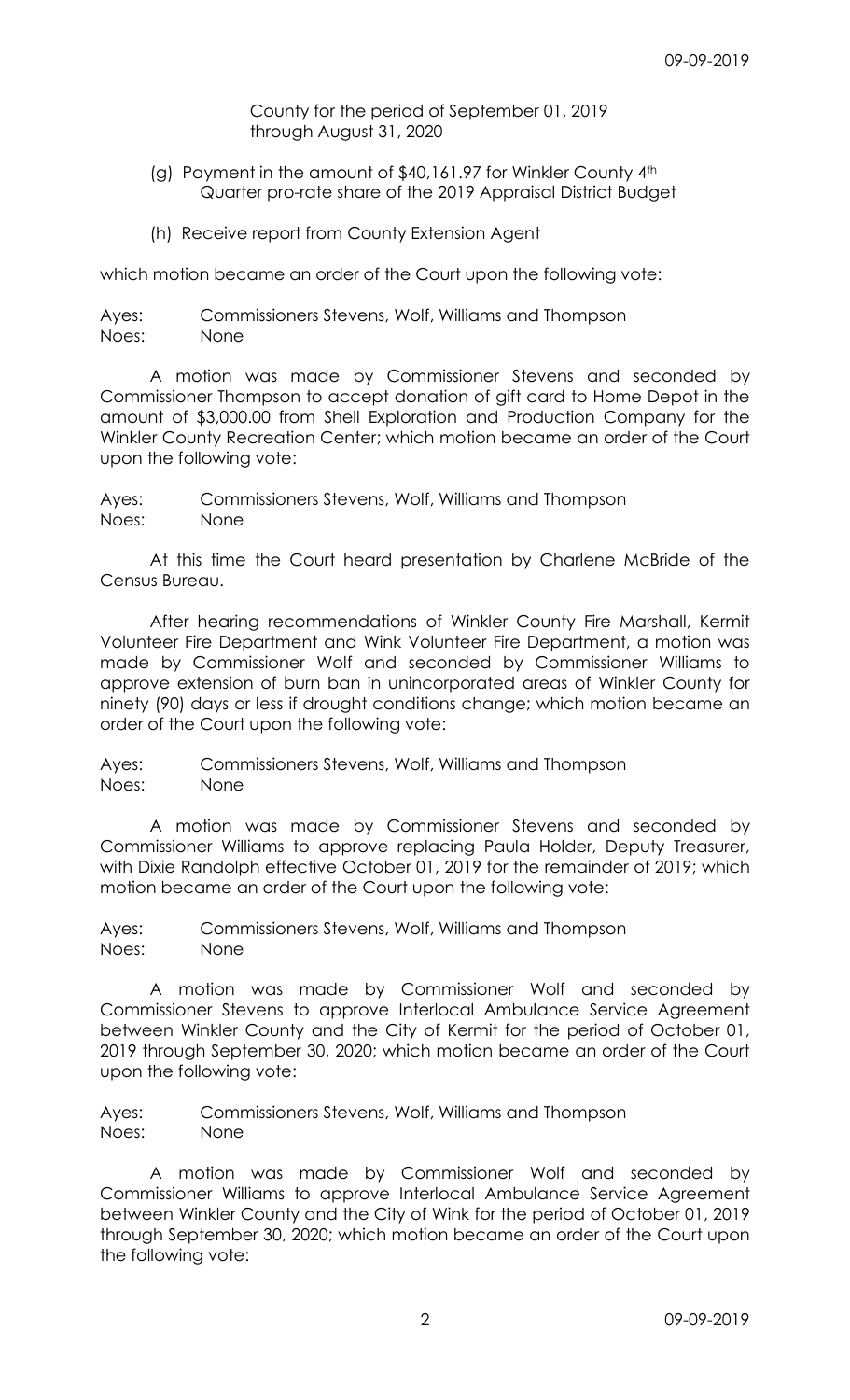Ayes: Commissioners Stevens, Wolf, Williams and Thompson Noes: None

 Following discussion regarding Inmate Agreement between Winkler County and the City of Kermit, a motion was made by Commissioner Williams and seconded by Commissioner Thompson to approve Inmate Agreement between Winkler County and the City of Kermit effective October 01, 2019 for housing of city prisoners in Winkler County Law Enforcement Center; which motion became an order of the Court upon the following vote:

Ayes: Commissioners Stevens, Wolf, Williams and Thompson Noes: None

 A motion was made by Commissioner Thompson and seconded by Commissioner Williams to approve Agreement between Winkler County and Winkler County Hospital District for the period of October 01, 2019 through September 30, 2020 for the preparation of meal for the home delivered meals program; which motion became an order of the Court upon the following vote:

Ayes: Commissioners Stevens, Wolf, Williams and Thompson Noes: None

 A motion was made by Commissioner Thompson and seconded by Commissioner Williams to approve Statement of Agreement between Winkler County and West Texas Centers for the period of September 01, 2019 through August 31, 2020 in the amount of \$6,000.00 per year to be paid in twelve (12) monthly payments of \$500.00 each from budgeted funds; which motion became an order of the Court upon the following vote:

Ayes: Commissioners Stevens, Wolf, Williams and Thompson Noes: None

 A motion was made by Commissioner Williams and seconded by Commissioner Thompson to approve Winkler County Library's participation in the West Texas Digital Consortium and an annual participation fee in the amount of \$1,500.00 per year payable to OverDrive from budgeted funds; which motion became an order of the Court upon the following vote:

Ayes: Commissioners Stevens, Wolf, Williams and Thompson Noes: None

 A motion was made by Commissioner Williams and seconded by Commissioner Thompson to approve Texas Lottery Commission-Charitable Bingo Division Bingo Prize Fee Funds County/Municipality Governing Body Van Verification Notice pursuant to H.B. 914; which motion became an order of the Court upon the following vote:

Ayes: Commissioners Stevens, Wolf, Williams and Thompson Noes: None

 A motion was made by Commissioner Williams and seconded by Commissioner Thompson to approve Contractor Agreement and attachment between Winkler County and the Area Agency on Aging of the Permian Basin Planning Commission for meal program for period of October 01, 2019 through September 30, 2020; which motion became an order of the Court upon the following vote:

Ayes: Commissioners Stevens, Wolf, Williams and Thompson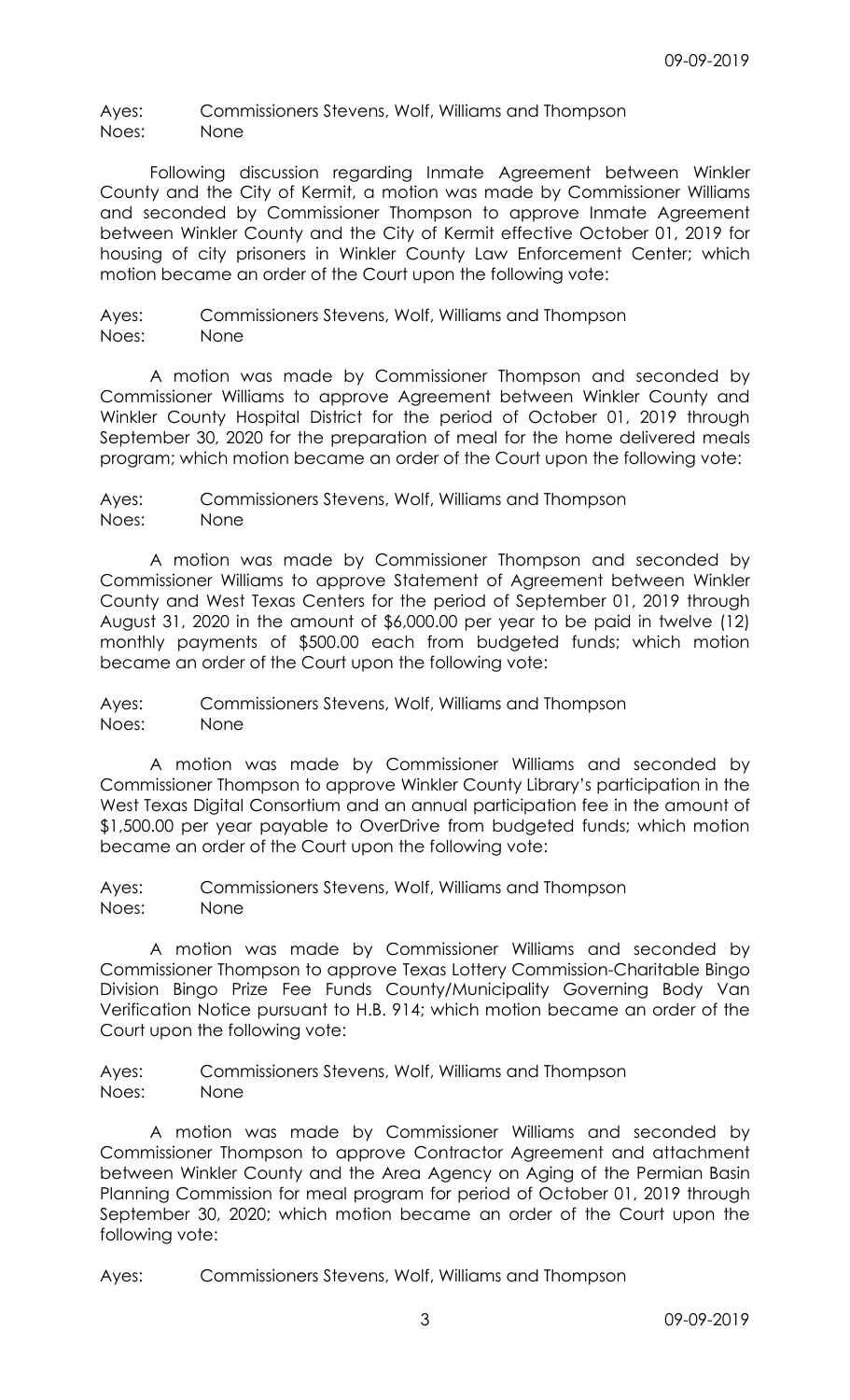Noes: None

 A motion was made by Commissioner Stevens and seconded by Commissioner Williams to approve payment in the amount of \$1,195.89 to Seventh Administrative Judicial Region of Texas for the County's share of expenses for the period of September 01, 2019 through August 31, 2020 from budgeted funds; which motion became an order of the Court upon the following vote:

Ayes: Commissioners Stevens, Wolf, Williams and Thompson Noes: None

 A motion was made by Commissioner Williams and seconded by Commissioner Thompson to approve purchase from Acorn Glass Company 43- 1/2 x 43-1/2 Armorprotect Plus replacement window for Sheriff's Department in the amount of \$3,029.50 from budgeted funds; which motion became an order of the Court upon the following vote:

Ayes: Commissioners Stevens, Wolf, Williams and Thompson Noes: None

 A motion was made by Commissioner Williams and seconded by Commissioner Thompson to approve 2020 Texas Department of Transportation Grant for Routine Airport Maintenance Program (RAMP) between Winkler County and Texas Department of Transportation in the amount of \$70,000.00 with County Share of \$35,000.00 (1/2) and State share of \$35,000.00 (1/2); which motion became an order of the Court upon the following vote:

Ayes: Commissioners Stevens, Wolf, Williams and Thompson Noes: None

 Following discussion regarding precinct redistricting, a motion was made by Commissioner Wolf and seconded by Commissioner Williams to approve contract with Allison, Bass & Magee, L.L.P., for precinct redistricting; which motion became an order of the Court upon the following vote:

Ayes: Commissioners Stevens, Wolf, Williams and Thompson Noes: None

 A motion was made by Commissioner Stevens and seconded by Commissioner Williams to table approval of temporarily hiring an outside company to haul caliche for the County; which motion became an order of the Court upon the following vote:

Ayes: Commissioners Stevens, Wolf, Williams and Thompson Noes: None

 A motion was made by Commissioner Stevens and seconded by Commissioner Thompson to approve Winkler County Courthouse construction claim(s); which motion became an order of the Court upon the following vote:

Ayes: Commissioners Stevens, Wolf, Williams and Thompson Noes: None

 A motion was made by Commissioner Wolf and seconded by Commissioner Williams to approve Kermit Community Center construction claim(s); which motion became an order of the Court upon the following vote: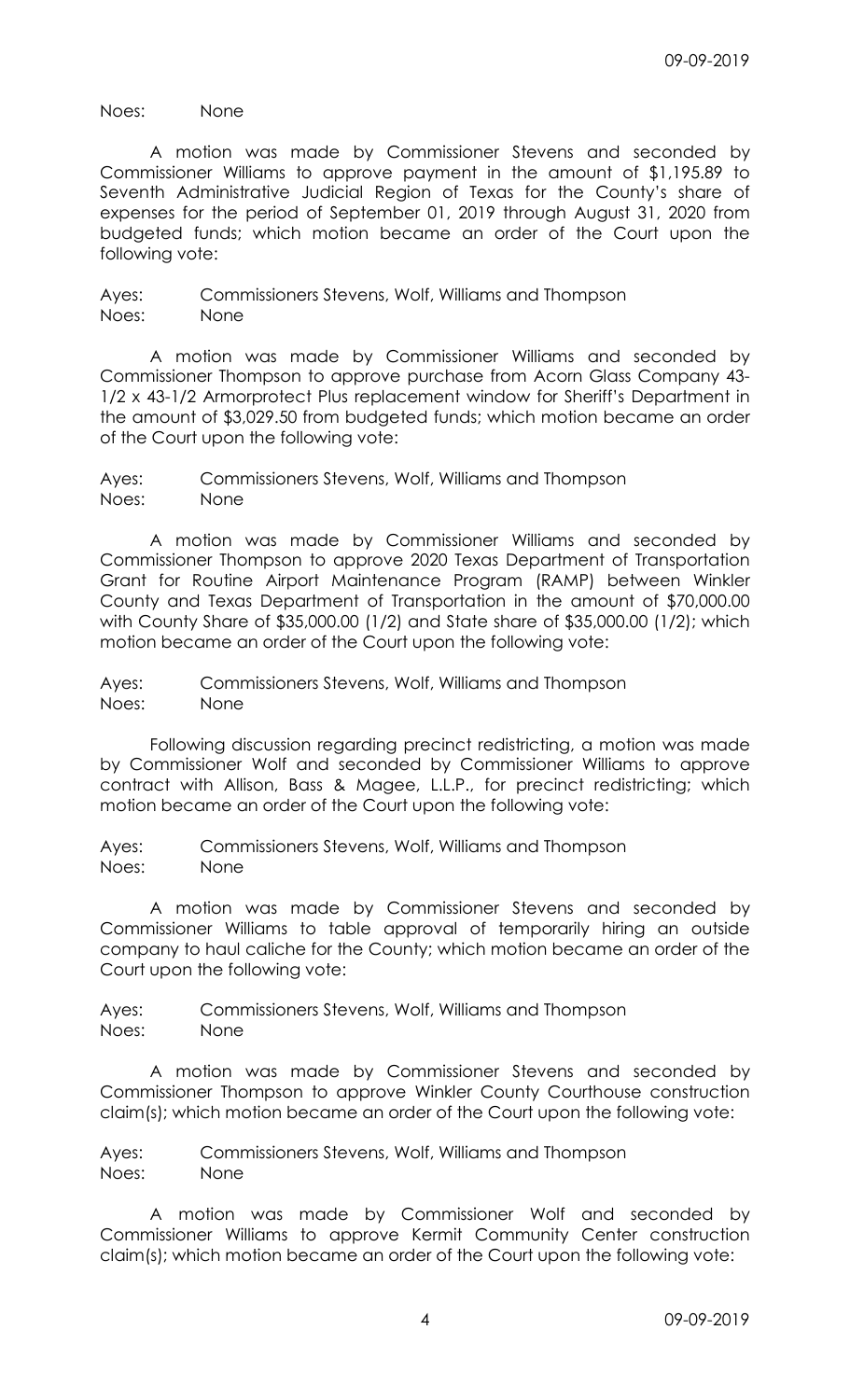Ayes: Commissioners Stevens, Wolf, Williams and Thompson Noes: None

 A motion was made by Commissioner Wolf and seconded by Commissioner Williams to approve Wink Community Center construction claim(s); which motion became an order of the Court upon the following vote:

Ayes: Commissioners Stevens, Wolf, Williams and Thompson Noes: None

 There were no Winkler County Airport construction claim(s) for the Court to consider at this time.

 There were no Winkler County Golf Course construction claim(s) for the Court to consider at this time.

 A motion was made by Commissioner Stevens and seconded by Commissioner Thompson to receive the following Monthly Reports from County Officials of fees earned and collected for the month of August, 2019:

INSERT

which motion became an order of the Court upon the following vote:

Ayes: Commissioners Stevens, Wolf, Williams and Thompson Noes: None

 A motion was made by Commissioner Williams and seconded by Commissioner Thompson to approve the following line item adjustment(s):

which motion became an order of the Court upon the following vote:

Ayes: Commissioners Stevens, Wolf, Williams and Thompson Noes: None

 A motion was made by Commissioner Williams and seconded by Commissioner Thompson to approve the following budget amendment(s):

which motion became an order of the Court upon the following vote:

Ayes: Commissioners Stevens, Wolf, Williams and Thompson Noes: None

 At this time the Court took a short recess and then returned to the agenda.

 A public hearing on proposed 2020 County budget of \$19,577,709.00 was held at this time. There were no public members in attendance.

 A motion was made by Commissioner Williams and seconded by Commissioner Thompson to place action item to adopt 2020 budget and 2019 tax rate on agenda for special meeting dated September 30, 2019; which motion became an order of the Court upon the following vote:

Ayes: Commissioners Stevens, Wolf, Williams and Thompson